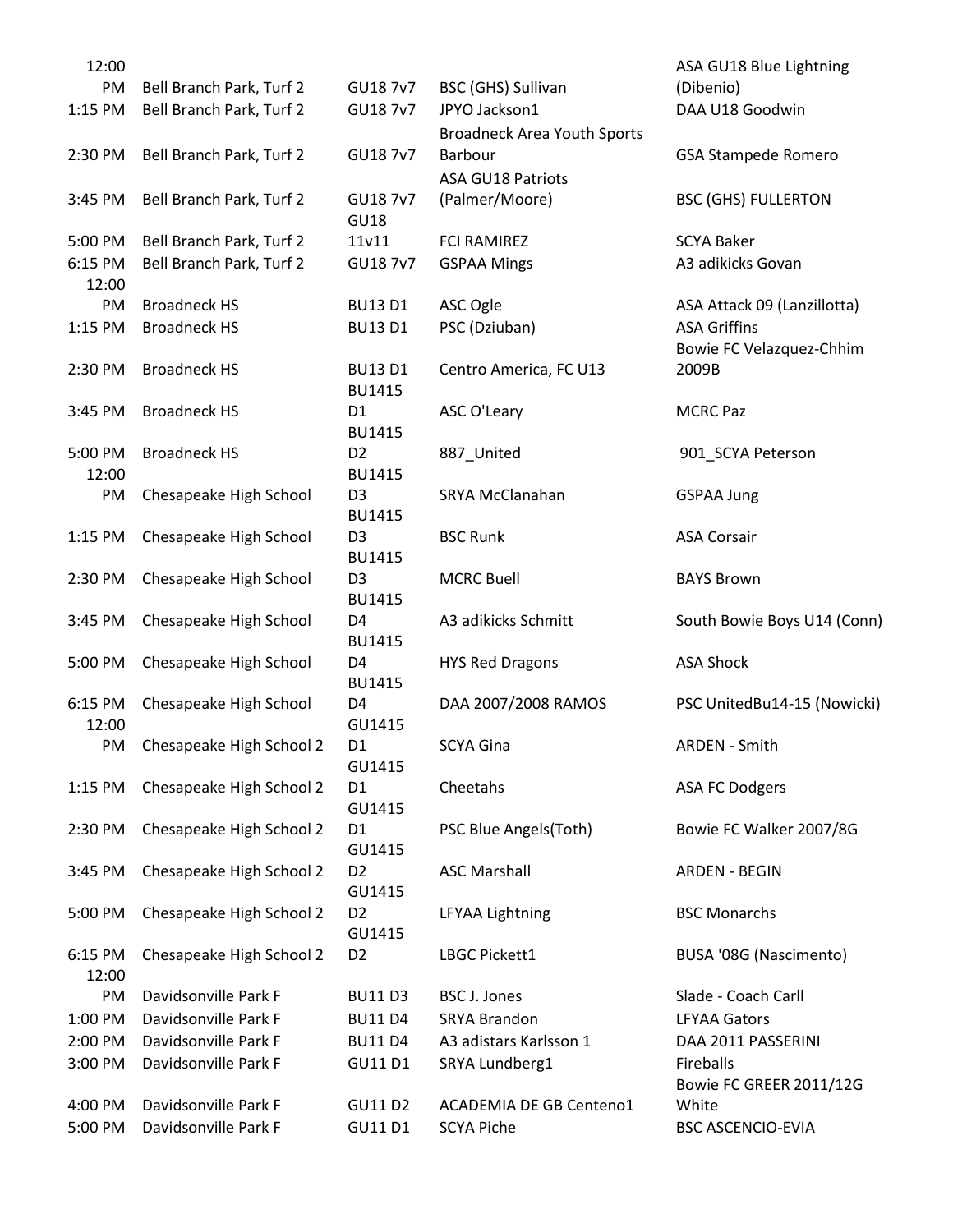| 12:00   |                            |                |                                           |                                  |
|---------|----------------------------|----------------|-------------------------------------------|----------------------------------|
| PM      | Lakeshore Field C          | <b>BU11 D1</b> | FCM BU11                                  | PSC (Michael)                    |
| 1:00 PM | Lakeshore Field C          | <b>BU11 D3</b> | LF United Soccer Club BU11                | <b>PSC Raptors (Stevens)</b>     |
| 2:00 PM | Lakeshore Field C          | <b>BU11 D4</b> | <b>HYS Renegades</b>                      | PSC Bu11 (Drosinos)              |
| 3:00 PM | Lakeshore Field C          | GU11 D3        | PSC (Sauer)                               | Slade Green Lanterns             |
| 4:00 PM | Lakeshore Field C          | GU11 D3        | <b>ASC Pack</b>                           | PSC TBD (Bortle)                 |
| 12:00   |                            |                |                                           |                                  |
| PM      | Maryland City Park A       | <b>BU11 D1</b> | <b>BAYS Dyson</b>                         | NEXT LEVEL AJAX 2011             |
| 1:00 PM | Maryland City Park A       | <b>BU11 D3</b> | <b>ASC Brown</b>                          | <b>BAYS FISCHBACH</b>            |
| 2:00 PM | Maryland City Park A       | GU11 D3        | A3 adistars Waldrop                       | <b>MCRC Winiarski</b>            |
| 3:00 PM | Maryland City Park A       | <b>GU11D2</b>  | Bowie FC GREER 2011/12G Red               | Laurel Boys and Girls Medlock    |
| 12:00   |                            |                |                                           |                                  |
| PM      | Meade High School          | <b>BU18D1</b>  | BUSA 'HS (Brandao)                        | LF United Soccer Club            |
| 1:15 PM | Meade High School          | <b>BU18D1</b>  | <b>SRYA Recinos</b>                       | <b>HYS Scorpions Black</b>       |
| 2:30 PM | Meade High School          | <b>BU18D1</b>  | ASC Feldtmose1                            | <b>BAYS VANWIE</b>               |
| 12:00   |                            |                |                                           |                                  |
| PM      | Oak Hill Elementary School | <b>BU11 D1</b> | <b>ASC Rose</b>                           | Centro America FC 1              |
| 1:00 PM | Oak Hill Elementary School | <b>BU11 D3</b> | A3 adikicks Dauphin                       | <b>ASA Blue Sharks</b>           |
| 2:00 PM | Oak Hill Elementary School | <b>BU11 D2</b> | <b>ASC SOSMAN</b>                         | <b>ASA Eagles 1</b>              |
| 3:00 PM | Oak Hill Elementary School | <b>GU11D2</b>  | A3 adikicks Aleshire                      | <b>BSC NICHOLSON</b>             |
| 4:00 PM | Oak Hill Elementary School | <b>GU11D3</b>  | <b>HYS Rampage</b>                        | ASA Phoenix Strikers1            |
| 5:00 PM | Oak Hill Elementary School | GU11 D1        | <b>HYS Lady Scorpions</b>                 | <b>GSPAA Scott</b>               |
| 12:00   |                            |                |                                           |                                  |
| PM      | Old Mill High School       | <b>BU12 D1</b> | <b>ASC McConnon</b>                       | 2010 SDFC Premiere               |
| 1:15 PM | Old Mill High School       | <b>BU12 D1</b> | SRYA Pasqualino                           | IFK MD BLUES U12                 |
|         |                            |                |                                           |                                  |
| 2:30 PM | Old Mill High School       | <b>BU12 D1</b> | <b>Calvary Sports Academy</b><br>ODEBODE1 | Bowie FC OJUMU 2010/2011B<br>Red |
|         |                            | <b>BU1415</b>  |                                           |                                  |
| 3:45 PM | Old Mill High School       | D <sub>1</sub> | <b>ASC Feldtmose</b>                      | <b>ASA BLUES</b>                 |
|         |                            | <b>BU1415</b>  |                                           |                                  |
| 5:00 PM | Old Mill High School       | D <sub>1</sub> | Bowie FC Sasser 2007/2008B                | <b>HYS United Black</b>          |
| 12:00   |                            |                |                                           |                                  |
| PM.     | Severn Danza MPF C         | <b>BU11 D2</b> | <b>ASC Silva</b>                          | <b>MCRC Wassberg</b>             |
| 1:00 PM | Severn Danza MPF C         | <b>BU11 D2</b> | BUSA '11/12 Blue (Brandao)                | LBGC Pickett2                    |
| 2:00 PM | Severn Danza MPF C         | <b>BU11 D2</b> | CSA U11 BOCIANOSKI                        | Red Storm                        |
| 12:00   |                            |                |                                           |                                  |
| PM      | South River High School    | <b>GU13 D1</b> | Bayshore SC Spirit (SABOURY)              | <b>GSPAA Kamas</b>               |
| 1:15 PM | South River High School    | GU13 D1        | <b>SCYA Marcinik</b>                      | <b>ARDEN - DIONNE</b>            |
| 2:30 PM | South River High School    | GU13 D1        | Centro America FC                         | <b>SRYA Sanborn</b>              |
| 3:45 PM | South River High School    | <b>GU13 D2</b> | <b>ASC Parkinson</b>                      | A3 adikicks Sommerville          |
| 5:00 PM | South River High School    | <b>GU13D2</b>  | <b>BSC Haddaway</b>                       | <b>HYS Punishers</b>             |
|         |                            |                |                                           | ASA Wildcats '09                 |
| 6:15 PM | South River High School    | <b>GU13 D2</b> | <b>MCRC Usquiano</b>                      | (Palmer/Moore)                   |
|         |                            | GU1415         |                                           |                                  |
| 7:30 PM | South River High School    | D <sub>3</sub> | <b>BSC SAKAL</b>                          | DAA 2007/2008 Goodwin            |
| 12:00   |                            |                |                                           |                                  |
| PM      | South River HS Turf 2      | <b>BU13D2</b>  | <b>HYS Avengers</b>                       | <b>ASA Eagles</b>                |
| 1:15 PM | South River HS Turf 2      | <b>BU13D2</b>  | PSC (Parks)                               | DAA 2009 PASSERINI               |
|         |                            |                | <b>Broadneck Area Youth Sports</b>        |                                  |
| 2:30 PM | South River HS Turf 2      | <b>BU13D2</b>  | <b>ROWE</b>                               | <b>SRYA Reiner</b>               |
| 3:45 PM | South River HS Turf 2      | <b>BU18D2</b>  | A3 adikicks Brozek                        | <b>GSPAA Mules</b>               |